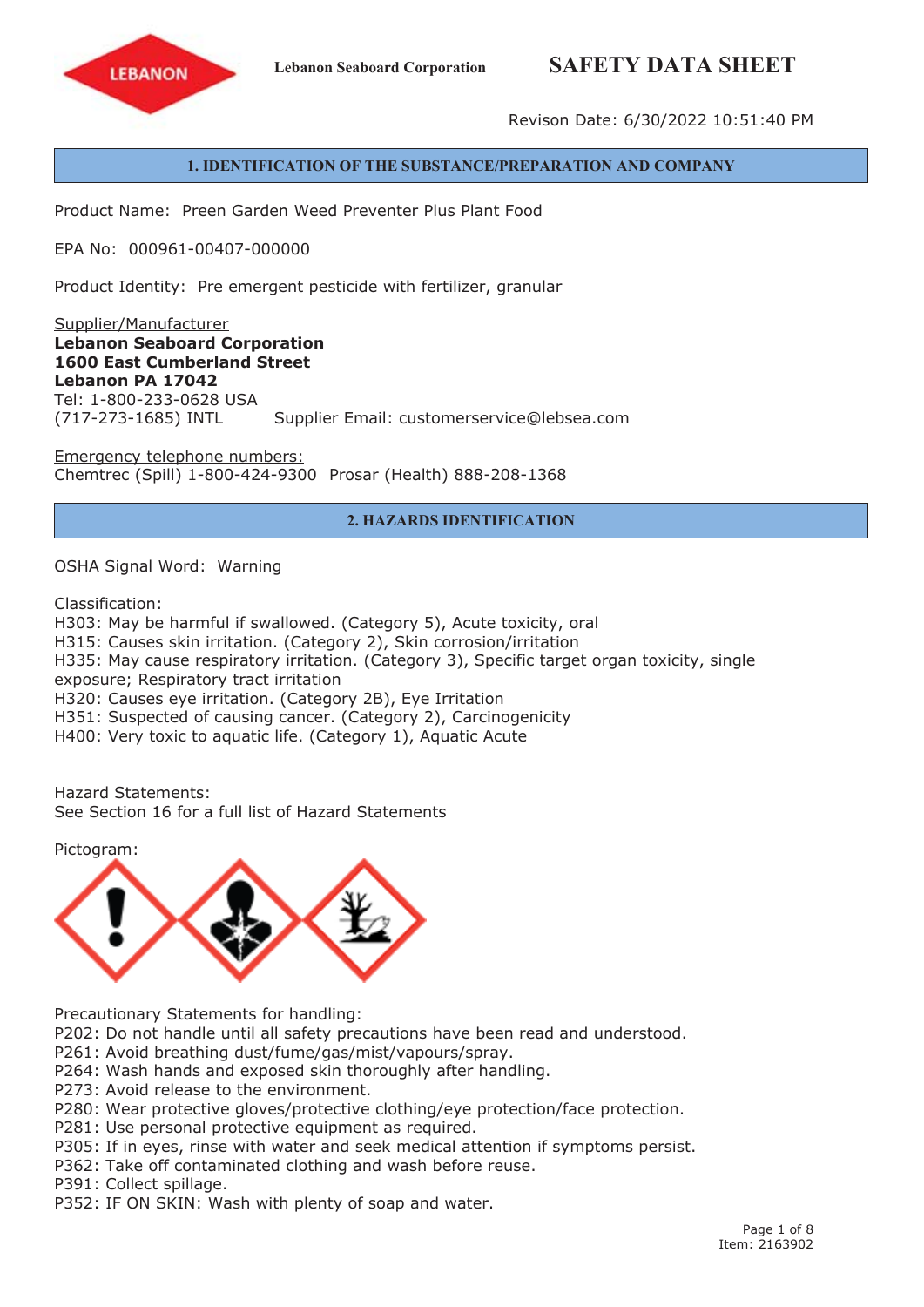P312: IF INHALED: Call » POISON CENTER or doctor/physician if you feel unwell.

P313: If skin irritation occurs: Get medical advice/ attention.

P337: If eye irritation persists: Get medical advice/attention.

P405: Store locked up.

P403: Store in <sup>a</sup> well-ventilated place.

P233: Keep container tightly closed.

P501: Dispose of contents/container properly as required by law for waste pesticides.

P308: If exposed or concerned, seek medical advice.

Keep out of reach of children

Precautionary Statements for disposal - Dispose in accordance with all federal, state and local regulations.

#### **Hazards not otherwise classified (HNOC):**None

Unknown acute toxicity: <1% of the mixture consists of ingredients of unknown toxicity

#### **3. COMPOSITION/INFORMATION ON INGREDIENTS**

| <b>Chemical Name</b>         | CAS No.       | Weight %  |
|------------------------------|---------------|-----------|
| Urea                         | $57 - 13 - 6$ | $10 - 15$ |
| Ammonium Sulfate             | 7783-20-2     | $15 - 20$ |
| Monobasic Ammonium Phosphate | 7722-76-1     | $25 - 30$ |
| <b>Trifluralin</b>           | 1582-09-8     | $1 - 5$   |
| Potassium Chloride           | 7447-40-7     | $15 - 20$ |
| Corn Cobs                    | No CAS Number | $25 - 30$ |

# **4. FIRST AID MEASURES**

Eye Contact Rinse cautiously with water for several minutes. Remove contact lenses, if presen<sup>t</sup> and easy to do. Continue rinsing. If eye irritation persists: Get medical advice/attention.

Skin Contact Wash with soap and water. If injury occurs, or if discomfort or irritation persists contact <sup>a</sup> physician.

Inhalation If inhaled and discomfort occurs, move to fresh air, and keep person at rest in a position comfortable for breathing. If difficulty in breathing occurs and/or persists, administer oxygen and ge<sup>t</sup> medical attention. If medical advice is needed, have product container or label on hand.

Ingestion Rinse mouth. Drink Plenty of water. If you feel unwell, call <sup>a</sup> poison control center or seek medical attention. Do not induce vomiting of an unconscious person.

Self-protection of the first aider: Use any appropriate personal protective equipment as required for nuisance dusts.

Most important symptoms and effects, both acute and delayed: Nuisance dust irritation may occur with nasal discomfort under highly dusty conditions. Eye irritation on contact with redness, tearing and burning sensation. Coughing, sneezing, or irritation of nose and throat. Redness, itching, or burning sensation on skin with prolonged contact.

Indication of any immediate medical attention and special treatment needed: Treat Symptoms. Consult physician if discomfort or irritation persists.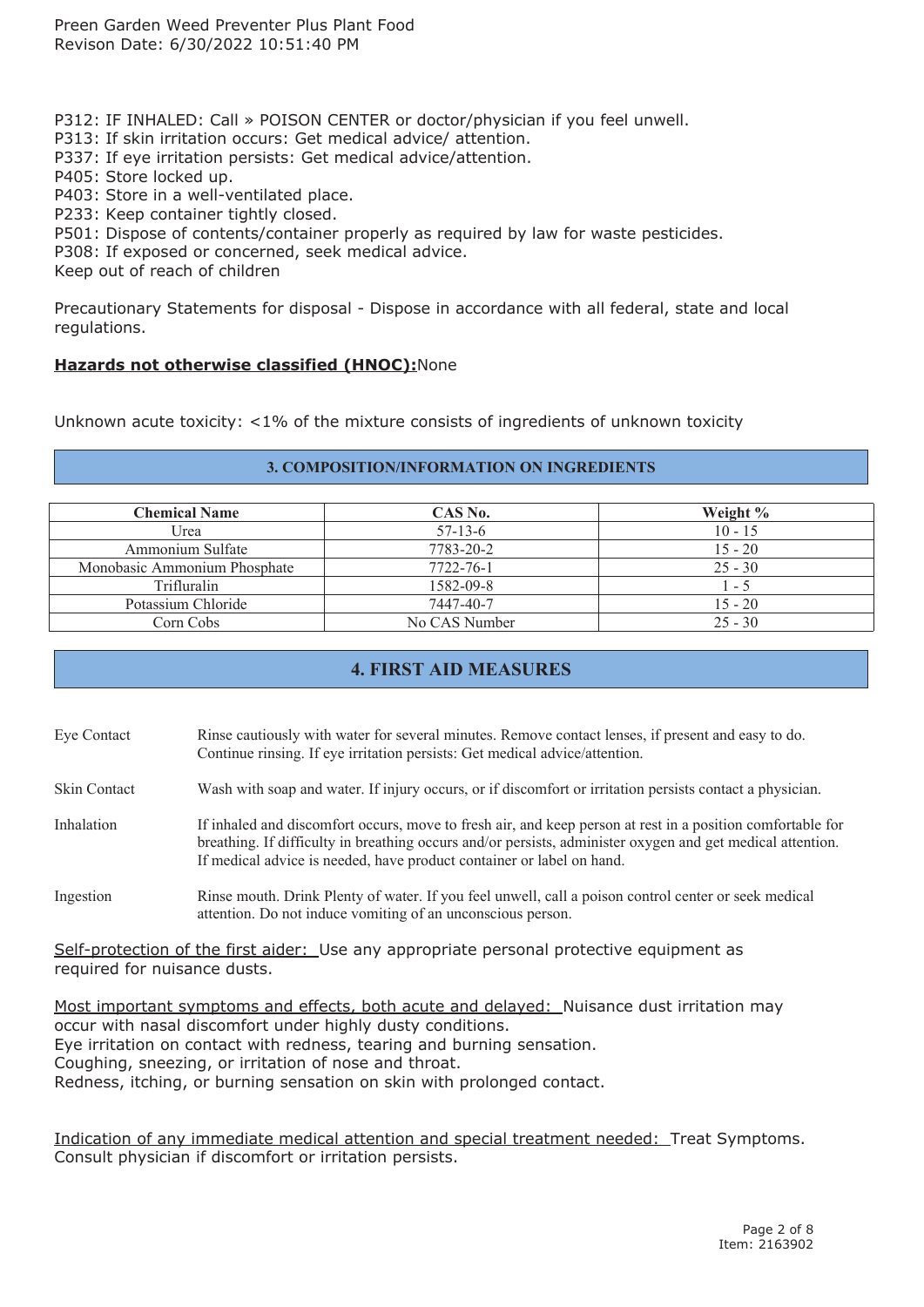#### **5. FIRE FIGHTING MEASURES**

#### **Suitable extinguishing media**

Use extinguishing media suitable to local circumstances and the surrounding environment. Options in this case include water, CO<sup>2</sup>, ABC Dry Chemical extinguisher, or foam. Avoid stirring up dust extinguisher stream.

# **Specific hazards arising from the chemical**

Thermal decomposition can lead to release of irritating and toxic gases and vapors. In the event of fire, do not breathe fumes.

#### **Explosion data**

Sensitivity to mechanical impact: None

Sensitivity to static discharge: None

Note: Excessive amounts of any burnable dusts can produce explosive mixtures if allowed to disperse in the air in confined areas where ignition sources occur. Prevent excessive dust dispersal in areas of use, storage, or production.

# **Protective equipment and precautions for firefighters**

As in any fire, wear self-contained breathing apparatus pressure-demand, MSHA/NIOSH (approved or equivalent) and standard protective (bunker) gear.

# **6. ACCIDENTAL RELEASE MEASURES**

# **Personal precautions, protective equipment, and emergency procedures**

| <b>Personal Precautions</b> | Use dust mask and gloves as needed or other reasonable personal protective equipment as<br>required to prevent contact with eyes or skin. Remove ignition sources prior to clean-up.                                                                                                                                                                                            |
|-----------------------------|---------------------------------------------------------------------------------------------------------------------------------------------------------------------------------------------------------------------------------------------------------------------------------------------------------------------------------------------------------------------------------|
|                             | If in eyes, rinse cautiously with water for several minutes. If eye irritation persists: Seek<br>medical advice.<br>If experiencing significant respiratory symptoms: seek medical attention.                                                                                                                                                                                   |
| Environmental precautions   | Prevent entry into waterways, sewers, basements or confined areas. Do not flush into<br>surface water or sanitary sewer system. See Section 12 for additional ecological<br>information.                                                                                                                                                                                        |
| Methods for containment     | Prevent further leakage or spillage, if safe to do so.                                                                                                                                                                                                                                                                                                                          |
| Methods for clean-up        | Use dust mask and/or reasonable personal protective equipment as required to avoid<br>breathing dusts. Moisten or cover powder spill with plastic sheet or tarp to minimize<br>spreading. Take up mechanically, placing in appropriate containers for disposal. Avoid<br>creating dust. Soak up excess with inert absorbent material. Clean contaminated surface<br>thoroughly. |

#### **7. HANDLING AND STORAGE**

| Safe Handling             | Ensure adequate ventilation, especially in confined areas. Use personal protective<br>equipment as required to avoid breathing dusts or mists, and to prevent eye contact. Wash<br>hands thoroughly after handling. |
|---------------------------|---------------------------------------------------------------------------------------------------------------------------------------------------------------------------------------------------------------------|
| <b>Storage Conditions</b> | Keep containers tightly closed in a cool, well-ventilated place. Keep out of the reach of<br>children.                                                                                                              |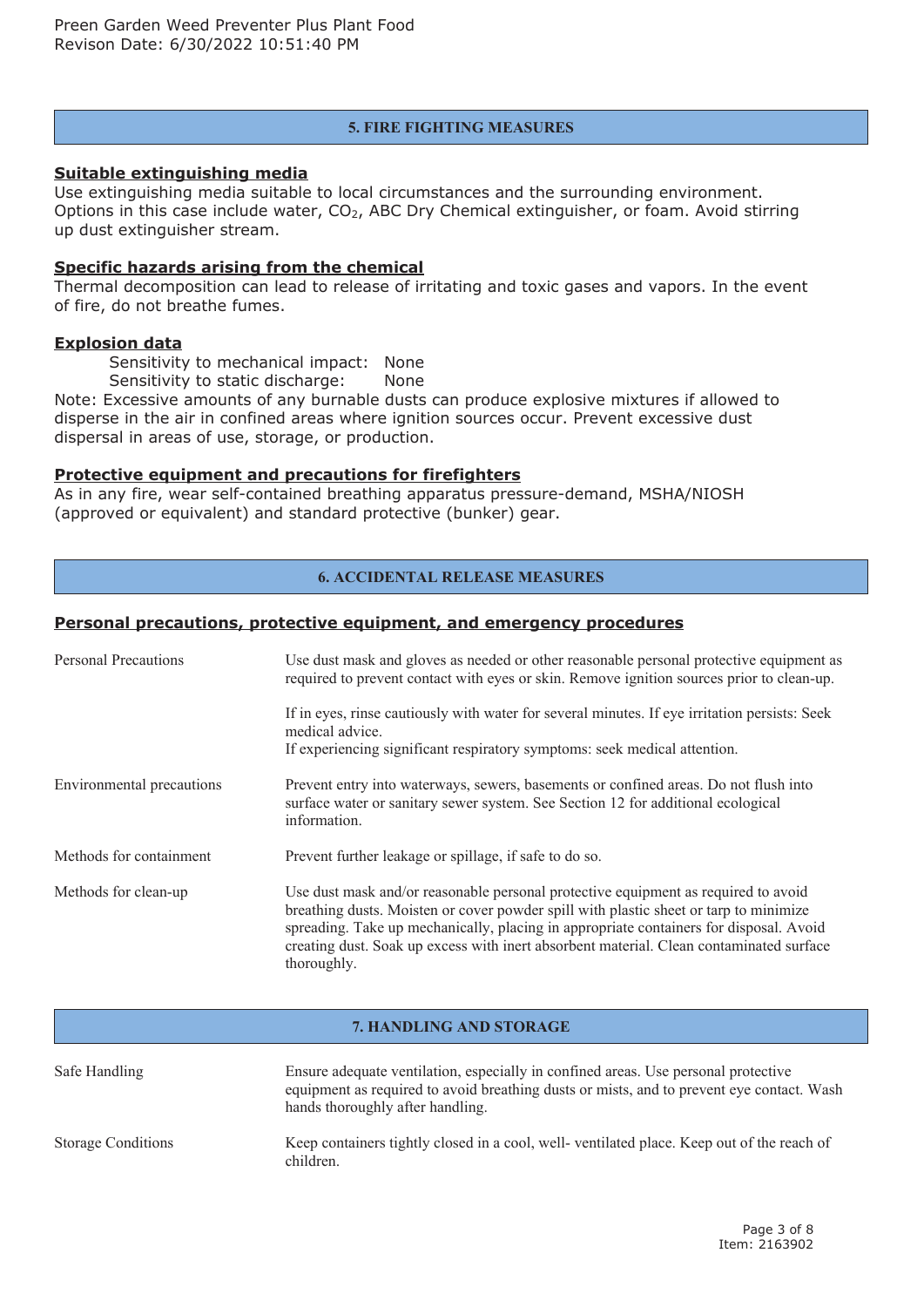Incompatible materials Avoid strong acids or alkali, or other reactive substances.

#### **8. EXPOSURE CONTROLS/PERSONAL PROTECTION**

#### **Exposure Guidlines**

| <b>Chemical Name</b>           | <b>ACGIH TLV</b>              | <b>OSHA PEL</b>           | <b>NIOSH IDLH*</b> |
|--------------------------------|-------------------------------|---------------------------|--------------------|
| Nuisance Dusts (for granulars) | $10 \text{ mg/m}$ (TWA-Total) | 15 mg/m3 (TWA total) 50   | Not Established    |
|                                |                               | mppcf (TWA total) 5 mppcf |                    |
|                                |                               | (TWA respirable)          |                    |

\*IDLH refers to amounts that are "Immediately Dangerous to Life or Health"

Engineering controls: Use with adequate ventilation and follow safe work practices to prevent dust buildup in air.

#### **Individual protection measures**Use personal protective equipment as required to avoid breathing dust/mist, and to prevent eye contact.

| Eye protection                | Provide face and eye protection: face shield and goggles recommended if face or eye contact is<br>likely.                                                                                                                                                                 |
|-------------------------------|---------------------------------------------------------------------------------------------------------------------------------------------------------------------------------------------------------------------------------------------------------------------------|
|                               | Skin and Body Protection Gloves and standard work coveralls recommended                                                                                                                                                                                                   |
| <b>Respiratory Protection</b> | Dust mask recommended for dusty or misty conditions. If exposure limits are exceeded or<br>irritation is experienced, NIOSH/MSHA approved respiratory protection should be worn.<br>Respiratory protection must be provided in accordance with current local regulations. |
| General Hygiene               | When using product, do not eat, drink or smoke. Wash hands thoroughly after handling. Wash<br>contaminated clothing before reuse.                                                                                                                                         |

Also see Precuationary Statements in Section 2

#### **9. PHYSICAL AND CHEMCIAL PROPERTIES**

| Physical state<br>Appearance  | Granular Solid<br>Granular Solid |
|-------------------------------|----------------------------------|
| Color                         | Mixed, various                   |
| Odor                          | Slight                           |
| Odor Threshold                | No information available         |
| pH                            | Not applicable                   |
| Melting point/freezing point  | Not applicable                   |
| Boiling point / boiling range | Not applicable                   |
| Flash point                   | No information available         |
| Evaporation rate              | Not applicable                   |
| Flammability (solid, gas)     | No information available         |
| Flammability Limits in Air    |                                  |
| Upper flammability limit:     | No information available         |
| Lower flammability limit:     | No information available         |
| Vapor pressure                | Not applicable                   |
| Vapor density                 | Not applicable                   |
| Water solubility              | Mostly insoluble                 |
| Solubility in other solvents  | No information available         |
| Partition coefficient         | No information available         |
| Autoignition temperature      | No information available         |
| Decomposition temperature     | No information available         |
| Oxidizing properties          | Not particularly reactive.       |

**10. STABILITY AND REACTIVITY**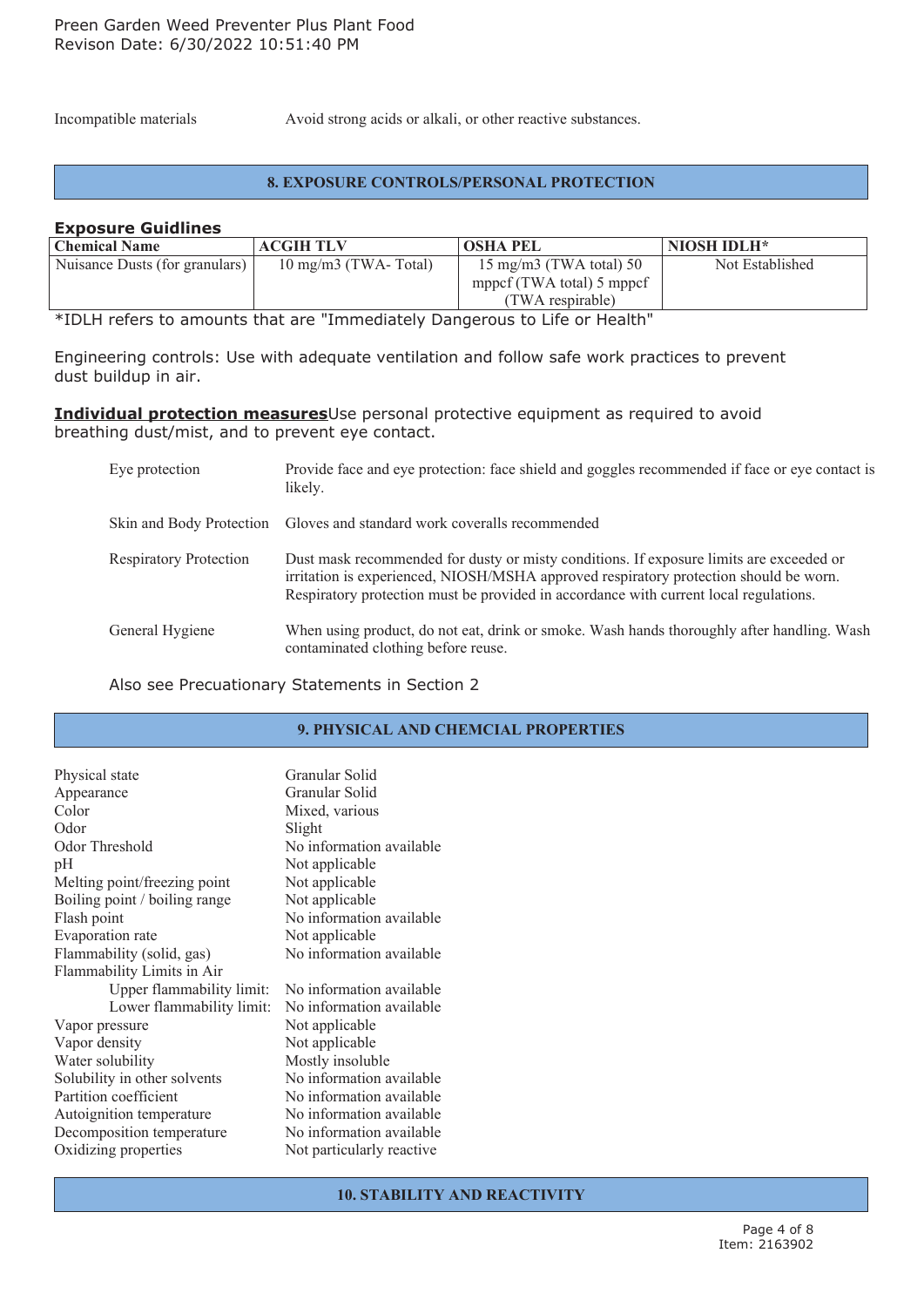Preen Garden Weed Preventer Plus Plant Food Revison Date: 6/30/2022 10:51:40 PM

#### **Reactivity**

Not Reactive

#### **Chemical stability**

Stable

#### **Possibility of Hazardous Reactions**

May release heat and fumes when mixed in solution with incompatible reactive materials.

#### **Hazardous polymerization**

Will not occur.

#### **Conditions to avoid**

High heat, sparks and open flames, as some ingredients may be burnable.

#### **Incompatible materials**

Strong acids or alkali, or other reactive substances.

#### **Hazardous Decomposition Products**

May emit toxic fumes under fire conditions, such as Nitrogen oxides (NOx), Ammonia, Oxides of sulfur, Hydrogen chloride and Carbon monoxide.

#### **11. TOXICOLOGICAL INFORMATION**

#### Routes of exposure: Ingestion, eyes (contact), skin (contact), dust inhalation

| Symptoms                                                                                        | May irritate the digestive tract if ingested in quantity, causing nausea, vomiting and<br>diarrhea.<br>Eye irritation on contact with redness, tearing and burning sensation.<br>Coughing, sneezing, or irritation of nose and throat.<br>Redness, itching, or burning sensation on skin with prolonged contact. |
|-------------------------------------------------------------------------------------------------|------------------------------------------------------------------------------------------------------------------------------------------------------------------------------------------------------------------------------------------------------------------------------------------------------------------|
| Sensitization                                                                                   | No information available.                                                                                                                                                                                                                                                                                        |
| Germ cell mutagenicity<br>Carcinogenicity                                                       | None known unless noted below in Other<br>Trifluralin is not anticipated to be a carcinogenic risk to man. (DOW)                                                                                                                                                                                                 |
| Reproductive toxicity<br>STOT - single exposure<br>STOT - repeated exposure<br>Chronic toxicity | No information available.<br>No information available<br>No information available<br>No information available                                                                                                                                                                                                    |
| Target Organ Effects                                                                            | Lungs-Nuisance dusts                                                                                                                                                                                                                                                                                             |
| Aspiration hazard<br>Other                                                                      | No information available                                                                                                                                                                                                                                                                                         |

#### **12. ECOLOGICAL INFORMATION**

Pesticides can be very toxic to aquatic organisms on an acute basis. Persistence and degradability No information available Bioaccumulation No information available Other adverse effects No information available

Fertilizers may be harmful to aquatic life with short term effects, causing algal bloom and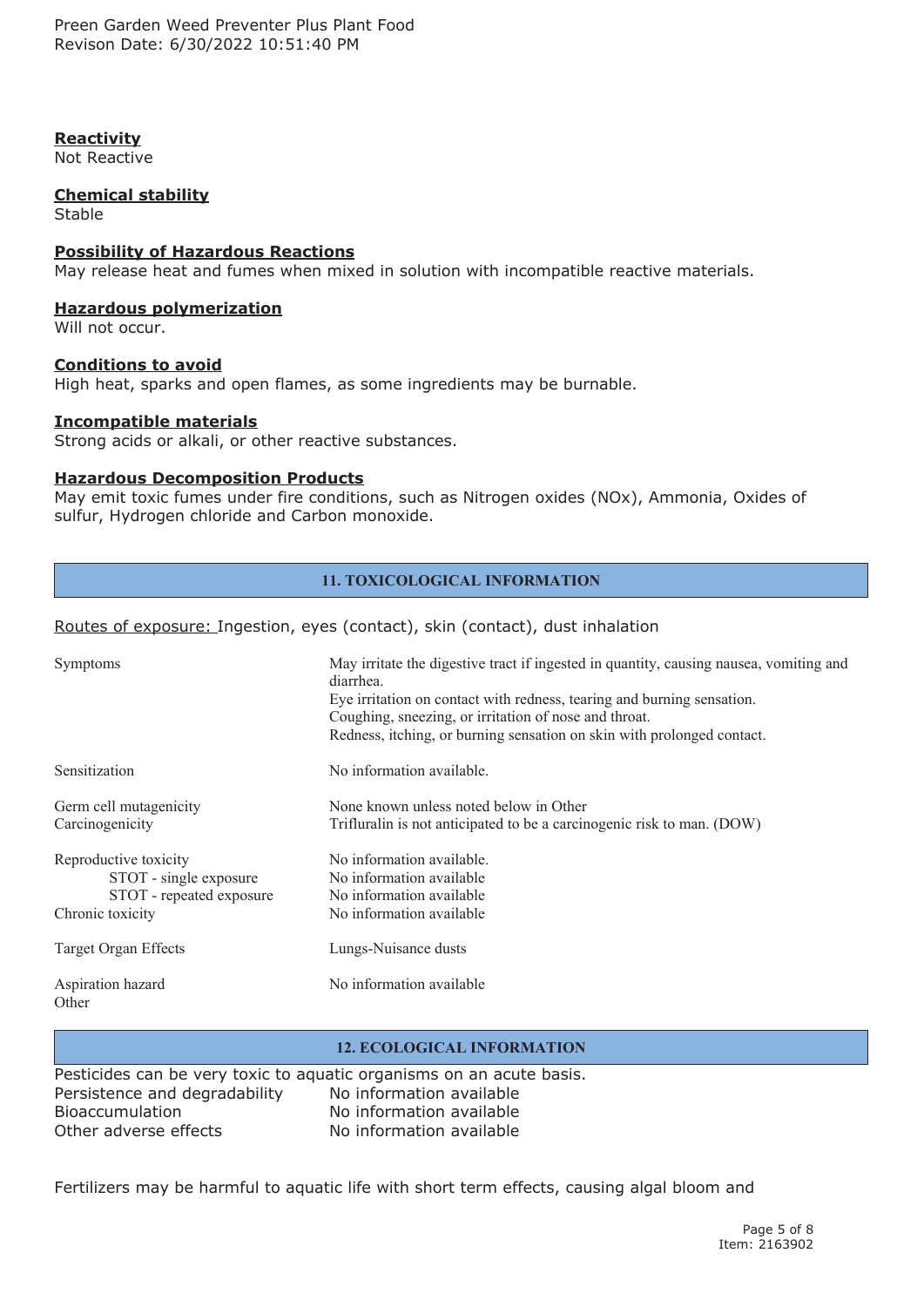increased BOD, depending on the amount released.

#### **13. DISPOSAL CONSIDERATIONS**

#### **Disposal of wastes:**

Excess product should be used up according to label directions, to avoid disposal issues. Dispose of in accordance with Local, State, and Federal regulations.

#### **Contaminated packaging**

Do not recycle or reuse any pesticide container. Follow local regulations.

#### **14. TRANSPORT INFORMATION**

NMFC 68144 FERTILIZER COMPOUNDS (MFGD FERT) NOI,DRY W/HERBI OR INSECTI ADMIXED <=5% GROSS WT

| DOT:                  | Not Regulated  |
|-----------------------|----------------|
| Proper Shipping Name: | Not Regulated  |
| Hazard Class:         | Not Applicable |

**IATA**

| .                     |                                                            |
|-----------------------|------------------------------------------------------------|
| UN-No:                | UN3077                                                     |
| Proper Shipping Name: | ENVIRONMENTALLY HAZARDOUS SUBSTANCE, SOLID, N.O.S          |
| Hazard Class:         |                                                            |
| Packing Group:        | Ш                                                          |
| Description:          | UN3077, ENVIRONMENTALLY HAZARDOUS SUBSTANCE, SOLID, N.O.S. |
|                       | (TRIFLURALIN), 9, III                                      |

**IMDG/IMO**

| $UN-No:$              | UN3077                                                                              |
|-----------------------|-------------------------------------------------------------------------------------|
| Proper Shipping Name: | ENVIRONMENTALLY HAZARDOUS SUBSTANCE, SOLID, N.O.S                                   |
| Hazard Class:         |                                                                                     |
| Packing Group:        |                                                                                     |
| Description:          | UN3077, ENVIRONMENTALLY HAZARDOUS SUBSTANCE, SOLID, N.O.S.<br>(TRIFLURALIN), 9, III |

#### **IMDG**

| UN-No: \              | UN3077                                                     |
|-----------------------|------------------------------------------------------------|
| Proper Shipping Name: | ENVIRONMENTALLY HAZARDOUS SUBSTANCE, SOLID, N.O.S          |
| Hazard Class:         |                                                            |
| Packing Group:        | Ш                                                          |
| Description:          | UN3077, ENVIRONMENTALLY HAZARDOUS SUBSTANCE, SOLID, N.O.S. |
|                       | (TRIFLURALIN), 9, III                                      |

**ADR**

| $UN-No:$              | UN3077                                                                              |
|-----------------------|-------------------------------------------------------------------------------------|
| Proper Shipping Name: | ENVIRONMENTALLY HAZARDOUS SUBSTANCE, SOLID, N.O.S                                   |
| Hazard Class:         |                                                                                     |
| Packing Group:        | Ш                                                                                   |
| Description:          | UN3077, ENVIRONMENTALLY HAZARDOUS SUBSTANCE, SOLID, N.O.S.<br>(TRIFLURALIN), 9, III |

**ADN** UN-No: UN3077 Hazard Class: 9 Packing Group: III

# Proper Shipping Name: ENVIRONMENTALLY HAZARDOUS SUBSTANCE, SOLID, N.O.S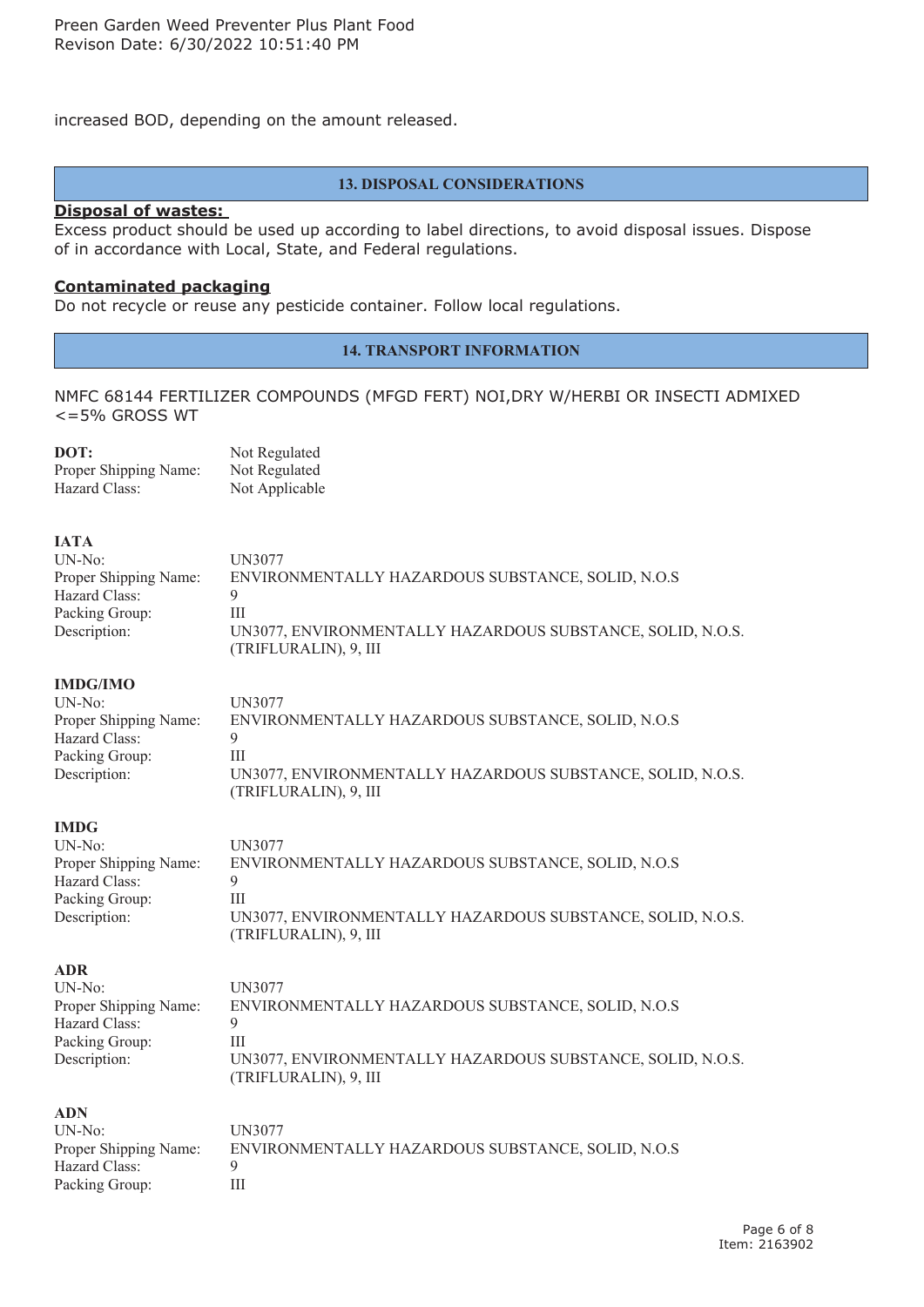| Description:          | UN3077, ENVIRONMENTALLY HAZARDOUS SUBSTANCE, SOLID, N.O.S.<br>(TRIFLURALIN), 9, III |
|-----------------------|-------------------------------------------------------------------------------------|
| <b>RID</b>            | <b>UN3077</b>                                                                       |
| $UN-No$ :             | ENVIRONMENTALLY HAZARDOUS SUBSTANCE, SOLID, N.O.S                                   |
| Proper Shipping Name: | 9                                                                                   |
| Hazard Class:         | III                                                                                 |
| Packing Group:        | UN3077, ENVIRONMENTALLY HAZARDOUS SUBSTANCE, SOLID, N.O.S.                          |
| Description:          | (TRIFLURALIN), 9, III                                                               |
| <b>TDG</b>            | UN3077                                                                              |
| $UN-No$ :             | ENVIRONMENTALLY HAZARDOUS SUBSTANCE, SOLID, N.O.S                                   |
| Proper Shipping Name: | 9                                                                                   |
| Hazard Class:         | III                                                                                 |
| Packing Group:        | UN3077, ENVIRONMENTALLY HAZARDOUS SUBSTANCE, SOLID, N.O.S.                          |
| Description:          | (TRIFLURALIN), 9, III                                                               |
| <b>ICAO</b>           | <b>UN3077</b>                                                                       |
| $UN-No:$              | ENVIRONMENTALLY HAZARDOUS SUBSTANCE, SOLID, N.O.S                                   |
| Proper Shipping Name: | 9                                                                                   |
| Hazard Class:         | III                                                                                 |
| Packing Group:        | UN3077, ENVIRONMENTALLY HAZARDOUS SUBSTANCE, SOLID, N.O.S.                          |
| Description:          | (TRIFLURALIN), 9, III                                                               |
| <b>MEX</b>            | <b>UN3077</b>                                                                       |
| $UN-No:$              | ENVIRONMENTALLY HAZARDOUS SUBSTANCE, SOLID, N.O.S                                   |
| Proper Shipping Name: | 9                                                                                   |
| Hazard Class:         | III                                                                                 |
| Packing Group:        | UN3077, ENVIRONMENTALLY HAZARDOUS SUBSTANCE, SOLID, N.O.S.                          |
| Description:          | (TRIFLURALIN), 9, III                                                               |

# **15. REGULATORY INFORMATION**

# TSCA (USA): Complies.

**General Product Information:** This product is not federally regulated as <sup>a</sup> hazardous material. **Clean Air Act:** No information is available. **Clean Water Act:** This product does not contain any substances regulated as pollutants pursuant to the Clean Water Act (40 CFR 122.21 and 40 CFR 122.42)

**SARA 313 Superfund Amendments:** This product contains no chemicals which are subject to the reporting requirements of the Act and Title 40 of the Code of Federal regulations, Part 372.

# **SARA 311/312 Hazard Categories:**

| Acute:                      | Yes |
|-----------------------------|-----|
| Chronic:                    | Yes |
| Fire:                       | Nο  |
| Sudden release of pressure: | N٥  |
| Reactive:                   | N٥  |

**CERCLA:** This material, as supplied, does not contain any substances regulated as hazardous